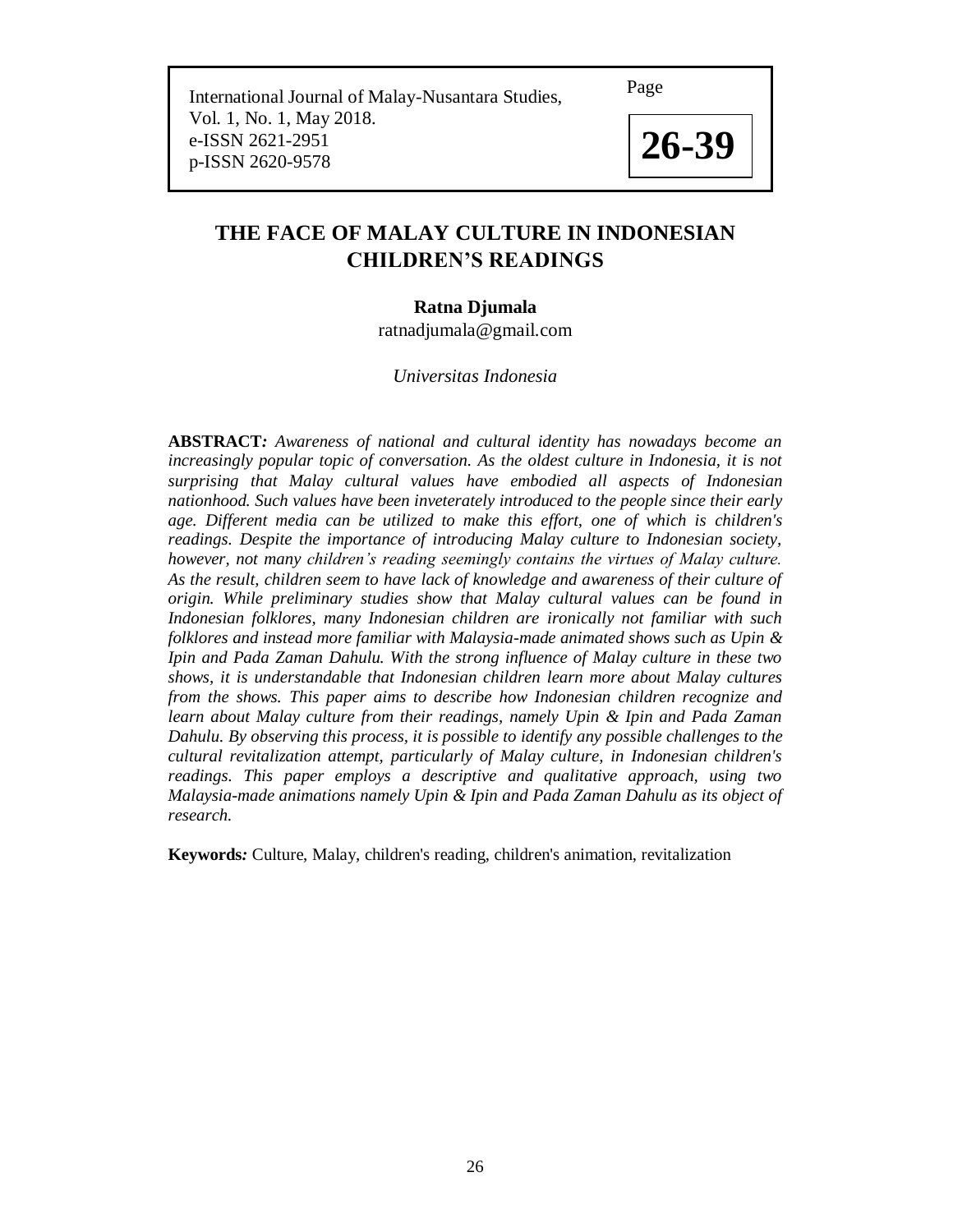Indonesia is a rich country. This is evident, among others, from its tropical nature and fertile soil that benefit the agriculture sector and its marine biodiversity that helps the marine sector. These natural resources are supported by the existence of various ethnic groups inhabiting thousands of Indonesian islands stretched from Sumatra to Papua, which has created an invaluable linguistic and cultural diversity. On the other hand, its large population also adds the list of its potential resources. All of these assets are spread in the total area of 5,193,250 km² that comprises the Unitary State of the Republic of Indonesia (in https://www.invonesia.com/luas-wilayah-negara-indonesia.html, accessed on 10 June 2017: 9 pm of Western Indonesian Time). With these assets, Indonesia has long captured the world's attention.

Global rapid developments have made various impacts on the Indonesian society. In addition to the advancement of technology that has helped make life easier, the inevitable global exposures have also brought in new ideas, values, and ideologies. Unfortunately, these influences are often not properly filtered. This condition, if allowed to continue, may lead to a more serious identity and cultural crisis.

Hoed in "Amnesia Budaya Sebagai Gejala Krisis" (in Sarumpaet, 2016) mentions that Indonesia is currently suffering from a cultural amnesia, i.e. a symptom of cultural crisis that arose as an impact of rapid globalization on the social and cultural aspect. This symptom, Hoed explains, is marked by more and more people starting to forget important historic events and local wisdoms that have made Indonesia be internationally recognized and respected. At the same time, new values have arisen and accepted along with the globalization.

Referring to the notion of cultural amnesia, it is now not uncommon to find Indonesian children that speak English more fluently than they speak Indonesian. They idolize foreign fictive characters, enjoy western food more than enjoy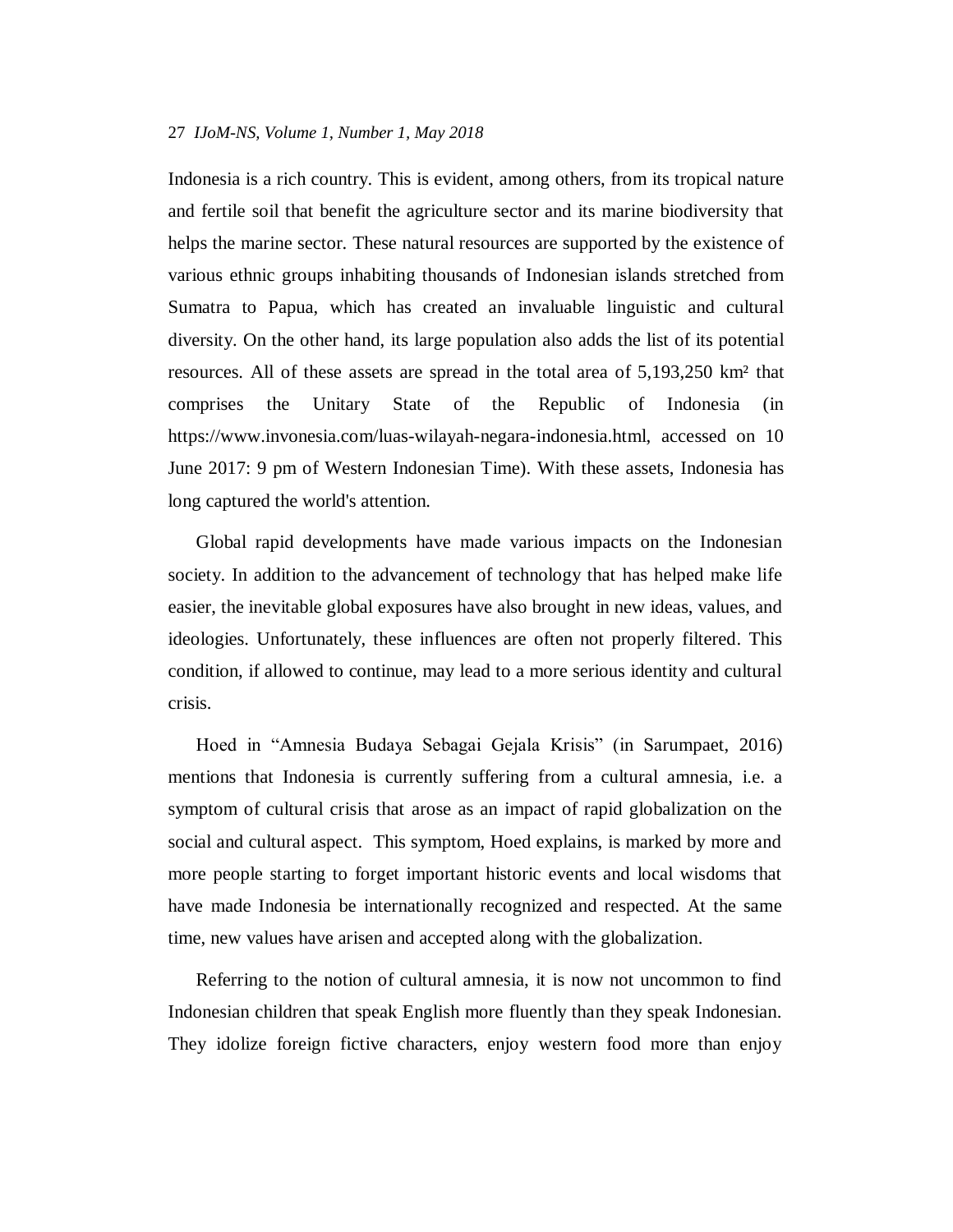Indonesian cuisines, and learn in environments that are based on western curriculum and educational contents.

This condition has raised an important question about which culture is familiar to Indonesian children. On that account, this paper aims to describe how Malay culture is recognized by Indonesian children through their readings.

# **METHOD OF RESEARCH**

*Upin & Ipin* and *Pada Zaman Dahulu* have become two popular readings for Indonesian children. This qualitative descriptive study is a preliminary research on Malay cultural values recognized by Indonesian children through their readings. Using structural approach to the content of the text (in this case, two animated shows entitled *Upin & Ipin* and *Pada Zaman Dahulu*), one can describe which values of Malay culture that Indonesian children could recognize. For this purpose, analysis was made on the characterizations, settings, dictions, and the use of language in the story.

# **DEFINITION OF CONCEPTS**

## **1. Malay Culture**

The values of Malay culture has rooted in each of basic aspects of the nationhood. Such values have been inveterately introduced to the people since their early age. But what is Malay?

The term *Malay* is defined based on the notion of *Malay* and *Malayness* (Roza, 2016). *Malay* refers to the family of Malay race that speaks the Malay language; and *Malayness* refers to the identity of Malay. Therefore, Malay is understood based on its criteria as a family of race that speaks Malay and various ethnic groups belonging to Indonesian Malay, such as Aceh, Bugis, Bali, Batak, Banjar, Jawa, Kerinci, Lampung, Minangkabau, Makasar, Mandailing, Madura, Menado, Sunda, Toraja, etc. The term Malay is primarily used to refer to the ethnic group inhabiting Riau Islands and Sumatra east coast that speaks Riau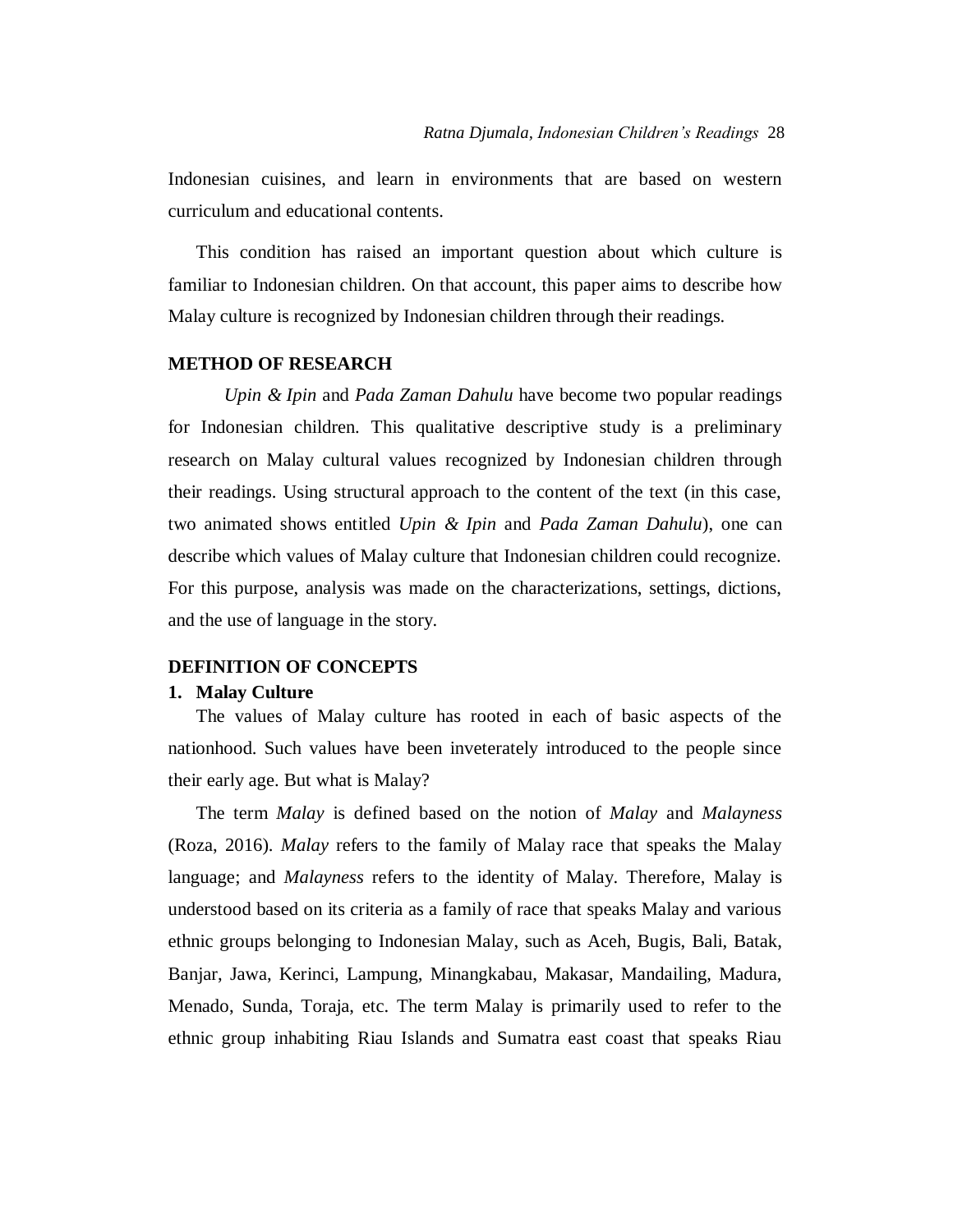Malay language. This claim is supported by Yusoff Hasyim and Farouk (in Roza, 2016), that defines the context of Malay based on the geographic and linguistic aspects.

Malay language has become a *lingua franca* that tie together different ethnic groups, especially those belonging to the Malay family. It is through this language that cultural values are exchanged.

Malay culture values manners so highly; these include the traits like forbearing, being subtle, being diplomatic, upholding any applicable principles, and having the ability to utilize language and rhetorics (Koster, 2011). Consequently, smart uses of language in the form of proverbs (sayings), figures of speech, or allusions, are seen in many occasions to express certain intention and, at the same time, entertain all the hearers.

# **2. Children's Reading**

Children's reading, in the context of literature, refers to the reading that is intended for child readers. David, in Sarumpaet (1976), defines children's literature as literary works written by adults but read by children under the supervision of adults. In its development, however, child authors also started to write them. In the end, when it comes to whether or not a reading is decent for children, the quality of the writing is what matters. Of course, this is not to diminish the role of adult's supervision in the reading process.

A children's reading should consider its readers, i.e. children; hence, a special treatment is required in writing it so as to achieve the desired *dulce-et-utile* quality. It is because children need guidance, advise, and counseling about themselves and the world around them.

A special attention is required to the rules on writing children's readings. The conventions on characterizations, plot, setting, and theme should be adjusted to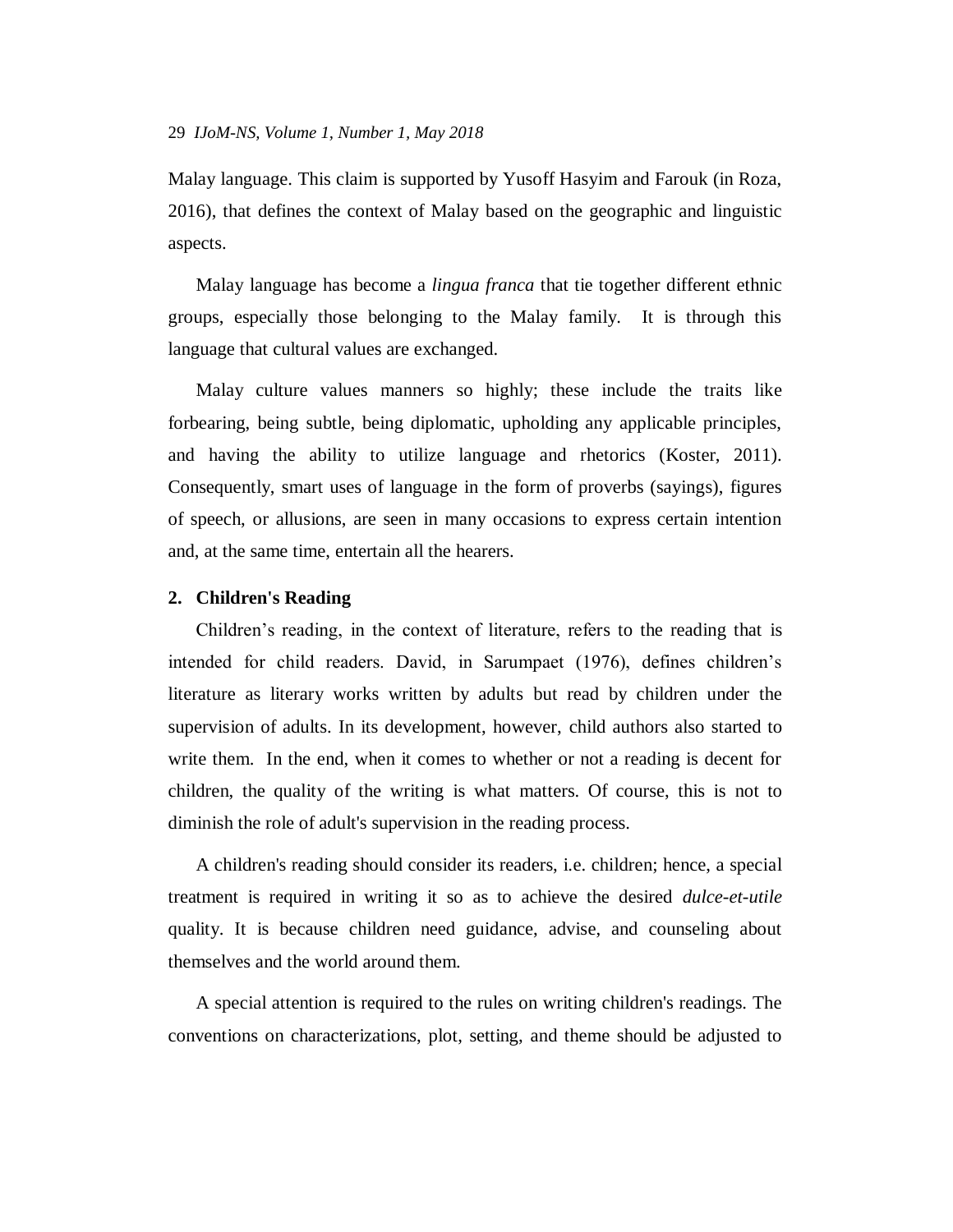the interest of children, which, of course, would be different from those for adults (Sutherland, 1997). Various genres can also be found in children's literature, such as early-age readings, traditional stories (proverbs, animal stories, fables, folklores, myths, legends), fantasy stories, realistic fictions, biographies, historical fictions, nonfictions, poems, and dramas (Sarumpaet, 2010).

Along with the advancement of technology and the flow of globalization, however, children's readings nowadays no longer only refer to printed readings (published using a print press). Instead, in this paper, the term "reading" refers to all things read by children. Aside from books in their literal sense, children also enjoy readings through electronic and digital media. These include video, gadget application, television, etc. In fact, a tendency occurs that the increase in technological literacy has been decreasing children's interest in reading books. That being so, children prefer to read through television and gadget than books.

#### **3. Animation for Children**

Animation is a moving picture created from a set of objects (images) that are arranged in a certain order following the flow of movement that has been determined for each time increment. An animation may feature pictures of living thing, inanimate object, or writing (in [https://idseducation.com/articles/apa-itu](https://idseducation.com/articles/apa-itu-animasi/)[animasi/,](https://idseducation.com/articles/apa-itu-animasi/) accessed on 5 March 2018: 12.03 pm of Western Indonesian Time).

Animations are often identified by the commoners as cartoons that are intended especially for children. Contrary to this assumption, there are also animations intended for adults, such as *The Simpson* and *Sinchan*. *The Simpson*, once aired on an Indonesian TV station, is intended for adults despite it featuring several young-age characters. Meanwhile, *Sinchan* series once raised a controversy in Indonesia, as many considered it inappropriate for child viewers.

It was not until 1980s that Indonesian animations started to bloom. This was marked by the production of several children's animations such as animated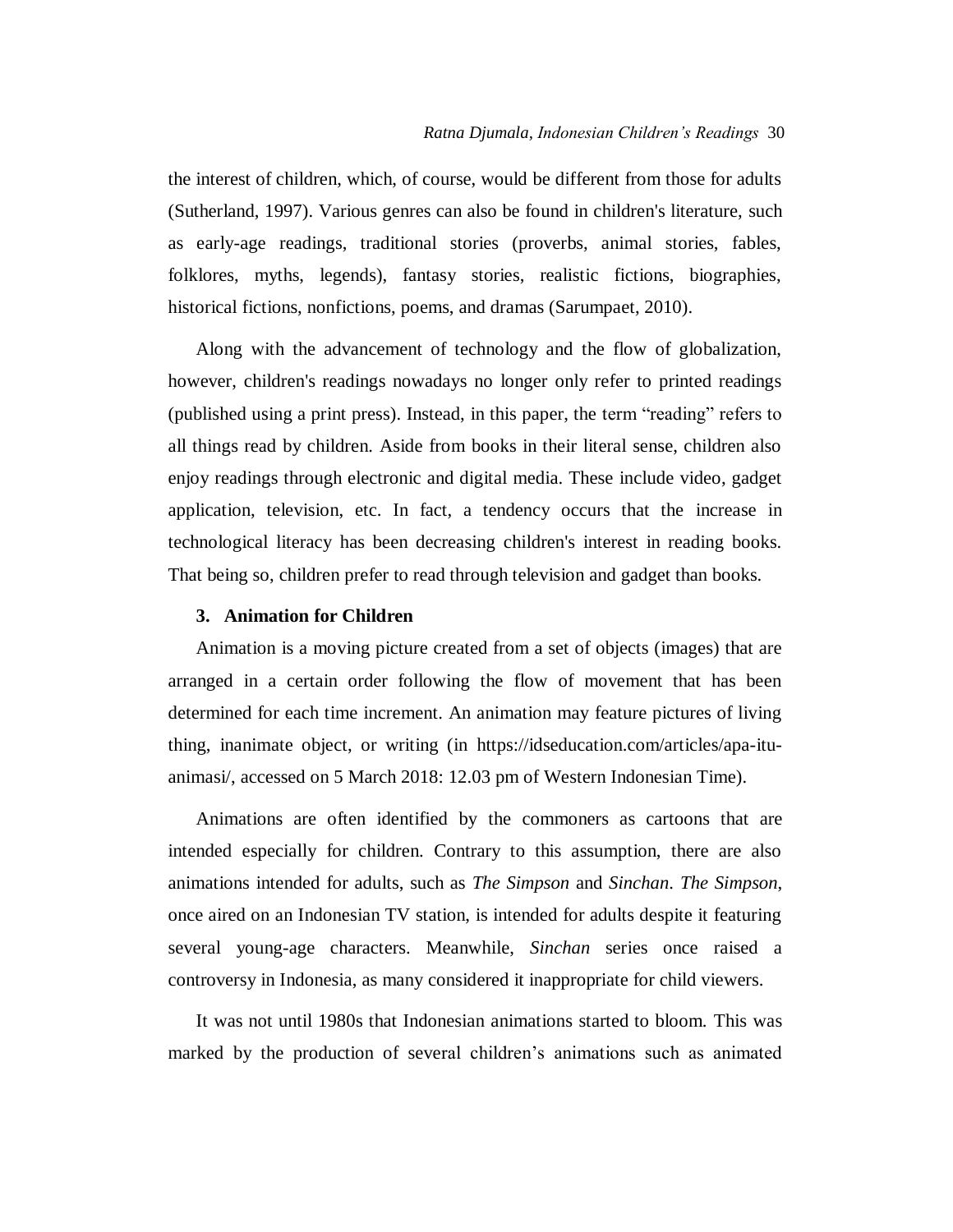movie *Rimba Si Anak Angkasa* and animated TV series *Si Huma* (in [http://harifilmnasional.id/artikel-20-Mendorong\\_Animasi\\_](http://harifilmnasional.id/artikel-20-Mendorong_Animasi_Indonesia.html) Indonesia.html, accessed on 5 March 2018: 12.43 pm of Western Indonesian Time). As the time went, more animations were aired by Indonesian TV stations. Some animations were created and produced by local animators, such as *Timun Mas*, *Syamil dan Dodo*, *Adit Sopo Jarwo*, and even animated folklores and animated stories of prophets. Some other animations, on the other hand, were purchased from overseas, such as *Casper*, *Scooby Doo*, *Doraemon*, *Dora The Explorer*, *Spongebob*, even *Upin & Ipin* and *Pada Zaman Dahulu*.

Despite the dominance of America-made and Japan-made animations aired by Indonesian TV stations, *Upin & Ipin* and *Pada Zaman Dahulu* have interestingly thrived as Malaysia-made animations using the Malay language. The use of a cognate language to Indonesian has made it easier for Indonesian children to understand these shows. Another advantage of these two shows is the cultural values that dominate their contents. As the production house, Les Copaque's success in integrating local cultural values into two animations that children would enjoy watching is worth an appreciation.

#### **Malay Culture in Indonesian Children's Reading**

What do Indonesian children really read? Can the existing children's reading help answer children's questions on their identity, their family, the values their family have been upholding, and what ethnic group or nation they belong to? Ironically, preliminary searches show that there are not many pictorial readings that promote cultural and national values to children. Among the few is Iwok Abqary's *Sepatu Dahlan* series consisting of *Sepatu Dahlan*, *Mencuri Tebu*, and *Gembala Riang* published by Noura Books (2014), which tell the honesty and persistence of an elementary student named Dahlan. Although this series does not explicitly identify a specific culture or nation, from the way Dahlan is depicted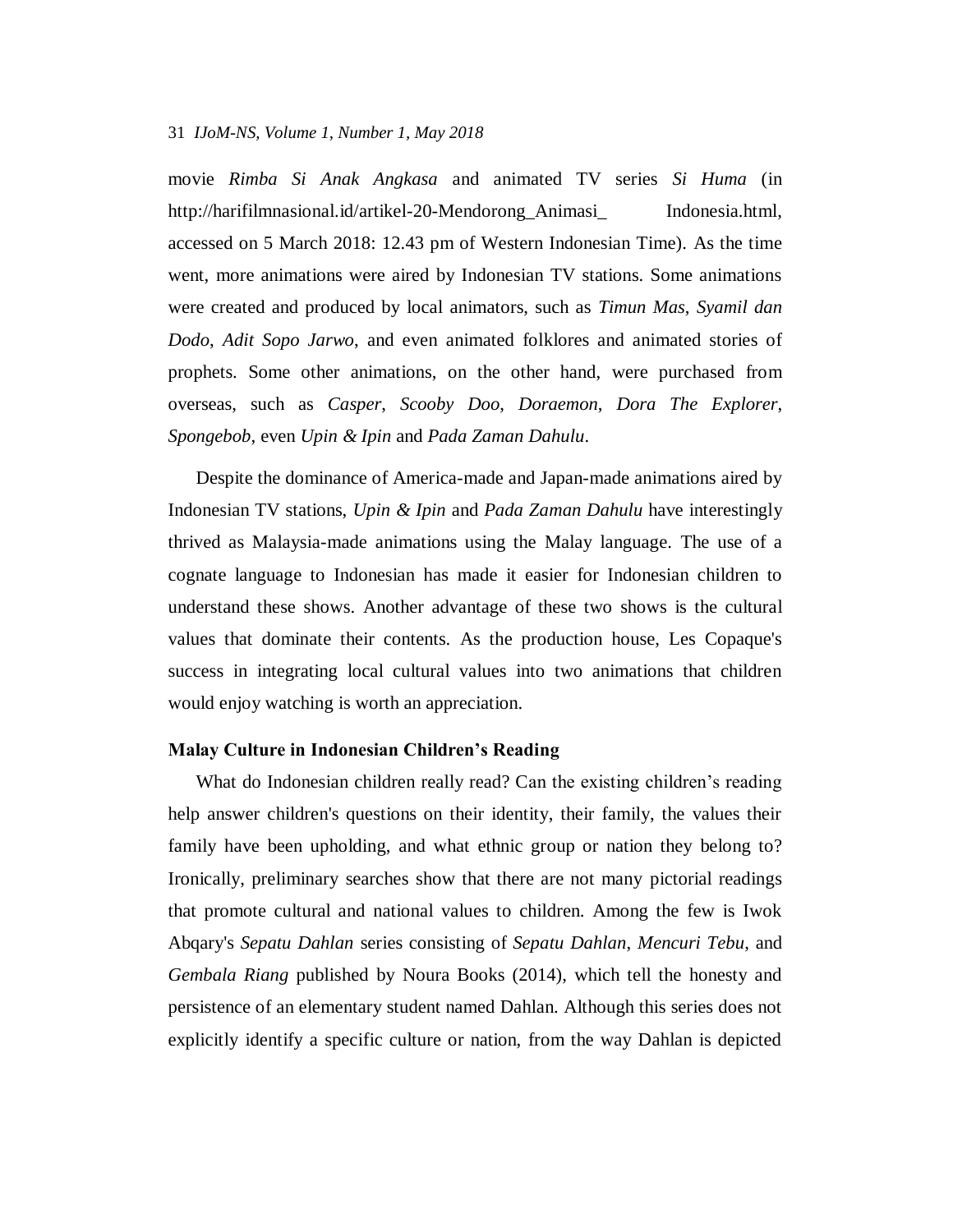with his red-and-white elementary school and from the clues found in the setting, one can draw a conclusion that the main character is an Indonesian kid. Honesty and persistence are definitely two qualities that Indonesian children need to develop.

National identity and cultural values are also shown in books published by Litara Books (in http://litara.or.id/our-books/bianglala-nusantara/, accessed on 15 June 2016: 11.00 am of Western Indonesian Time). Some stories do feature unique characteristics of a certain region or culture in Indonesia, such as *Misteri di Pasar Apung*, *Cap Go Meh*, *Jangan Bersedih Bujang*, and *Di Mana Songket Kakak*? *Misteri Pasar Apung*, for example, features the activities in a floating market in Kalimantan. Meanwhile, *Cap Go Meh* portrays how the foods served on Eid al-Fitr celebration and those served during Cap Go Meh (the fifteenth day of Lunar New Year) celebration are not so different.

Although these books do not elaborate in detail a certain culture or ethnic group existing in Indonesia, these books can be used to preliminarily introduce Indonesian children to their nation. This effort deserves an appreciation, considering the lack of quality readings for children nowadays.

With a considerable portion of Malay ethnic group in Indonesia, is Malay culture represented in Indonesian children's readings? How is Malay culture depicted in Indonesian children's readings?

It is not easy task to find traces of Malay culture in children's readings published during the last 5–10 years, let alone finding ones that clearly portray Malay's unique characteristics. It is because publishing companies tend to choose to publish what the world likes to see. Unsurprisingly, children stories produced by or adapted from Walt Disney have been dominating the market. To mention a few examples, there are *Tangled*, *Cinderella*, *Frozen*, *Finding Dori*—the sequel to *Finding Nemo*—and Coco that has just been aired in Indonesia. These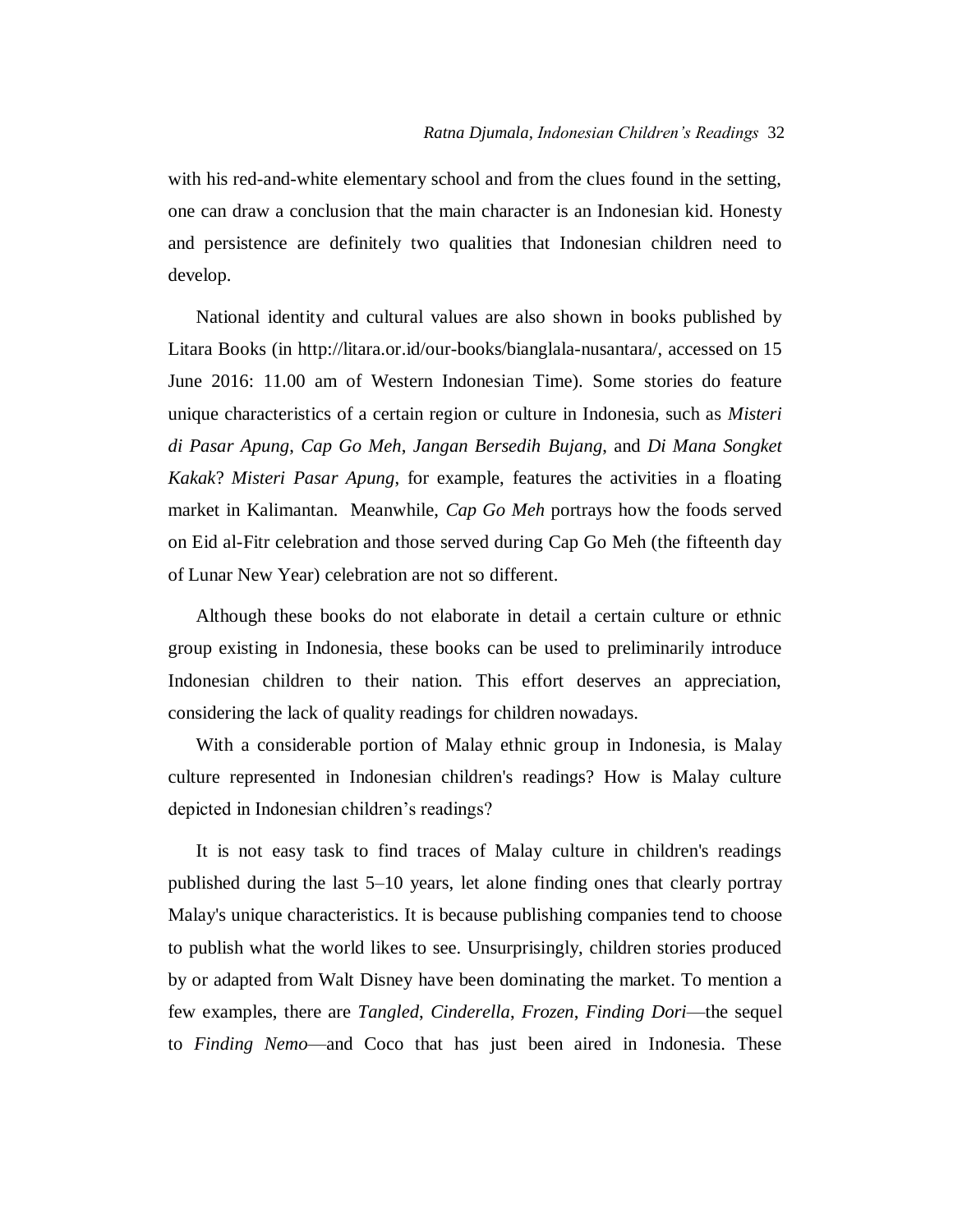animations come in various stories; some are originally written, and some others are translations and even adaptations. Even the characters come in various merchandises that the manufacturers think will attract their potential buyers, i.e. children.

Traces of Malay identity can perhaps only be found in traditional stories, such as *Bujang Awang Tabuang* (Bengkulu), *Kisah Tan Talanai* (Jambi), *Punai Anai* (Riau), *Si Pahit Lidah dan Kutukannya* (South Sumatra), *Lebai Nan Malang* (West Sumatra), and *Legenda Batu Menangis* (West Kalimantan) that are all included in the folklore anthology *Koleksi Terbaik 100 Plus Dongeng Rakyat Nusantara* (2013). Values of culture Malay could also be find in fables, such as the adventure of Kancil, the mouse-deer character that still dominates the themes of fable stories in Indonesian children's readings.

As previously mentioned, children readings are nowadays refer to all kinds of things read by children through processes of reading, seeing, listening, and even sensing. In terms of cultural content, Malaysia-made animated serials *Upin & Ipin* and *Pada Zaman Dahulu*, whose airing rights in Indonesia have been purchased by MNC TV, are considered as culturally-loaded readings enjoyed by Indonesian children. With a particular mission to promote the values of Malay Cultures, Les Copaque Production has deliberately created these two animations using a unique approach.

*Upin & Ipin* was first aired in August 2007 by TV9, Malaysia (in [http://lescopaque.com/v11/our-works/upin-ipin/,](http://lescopaque.com/v11/our-works/upin-ipin/) accessed on 2 Feb 2018: 10.20 pm of Western Indonesian Time). It tells about a pair of 5-year-old twins namely Upin and Ipin—that live together with Opa, their grandmother, and Kak Ros, their older sister, with all of their daily interactions with their schoolmates and neighbors in a realistic childhood environment. Both Upin and Ipin are characterized like common children who are a little mischievous, like to have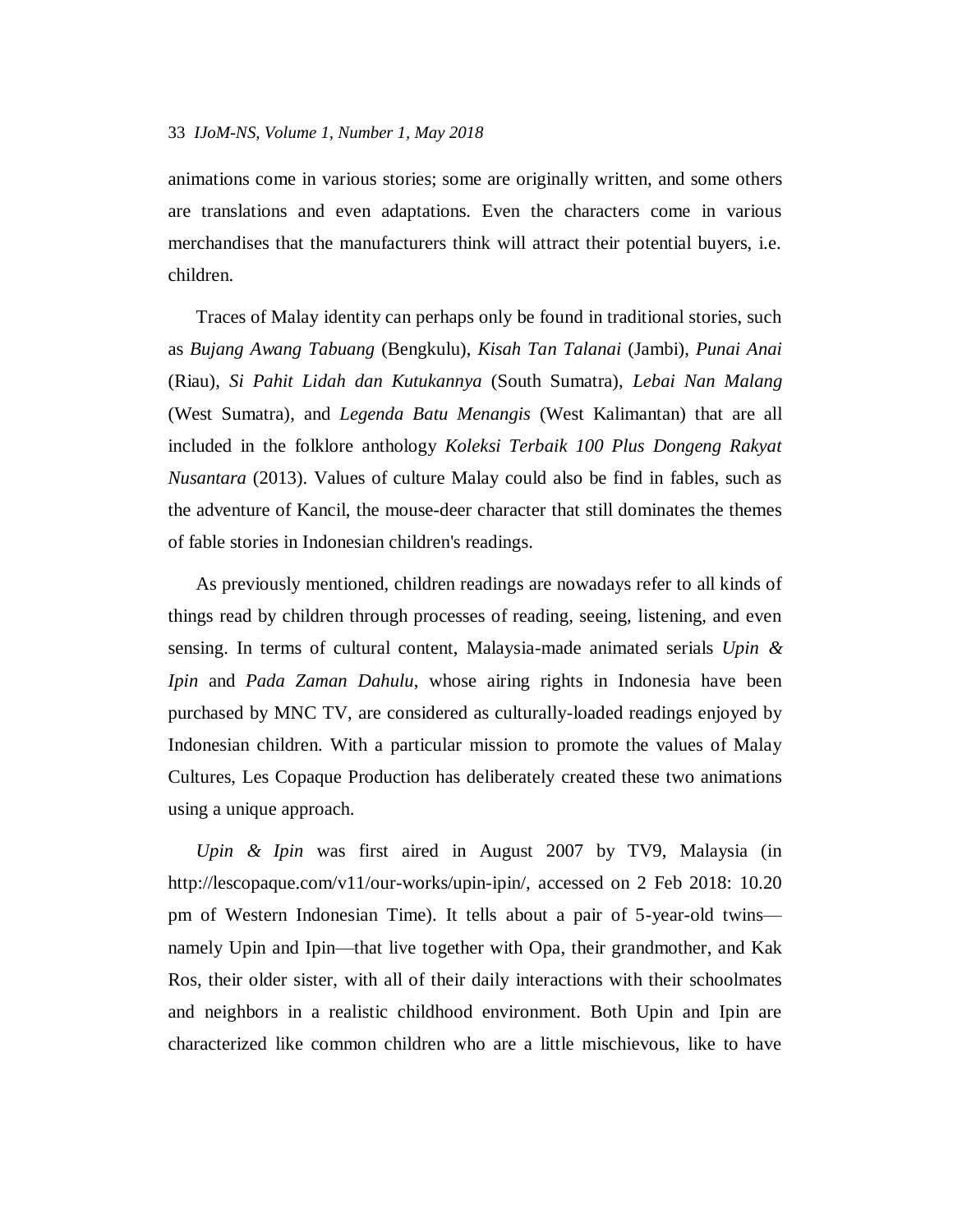some fun, have a great curiosity to something, and tend to be rebellious, but can be nice and sweet at the same time. Opa and Kak Ros, on the other hand, are two characters that control the narrative of the story. They are also the key to delivering the moral messages of the story. The stories of Upin and Ipin portrays such a very realistic world of children that these two characters are chosen to be the UNICEF ambassadors for Malaysia.

The animated series *Pada Zaman Dahulu* was first aired by TV Al-Hijrah Malaysa on August 2007 (in http://lescopaque.com/v11/our-works/pada-zamandahulu/, accessed on 2 March 2018: 10.25 pm of Western Indonesian Time). It mainly tells fables, but wrapped up in a story of Aris and Ara, two siblings that are visiting their grandfather, Aki, for vacation. Aki, being a great storyteller, always tells the children fable stories about a mouse-deer named Kancil and its animal friends in their village. Kancil is a very popular mouse-deer character that is featured in many Malaysian fables. Aki uses these stories—whatever happens or whatever Kancil does in them—as instruments to deliver moral messages to Aris and Ara. *Pada Zaman Dahulu*, following the didactic nature of fables, is intended to instill moral values in life.

Both of these two serials, interestingly, feature stories that are largely dominated by the local culture—in this case, Malay. This is evident not only from the attributes used in the characterizations and the settings, but also from the language. A language represents the uniqueness of a culture; therefore, the use of Malay language is clearly intended to promote Malay culture. This is important, considering that Malaysia has integrated all of its race and ethnic groups into one, united nation called Malay (Roza, 2016).

In the middle of the lack of Indonesian children readings that represent values of Malay culture, both *Upin & Ipin* and *Pada Zaman Dahulu* have come to carry out the mission. In an episode of Upin & Ipin, for example, it is told how Opa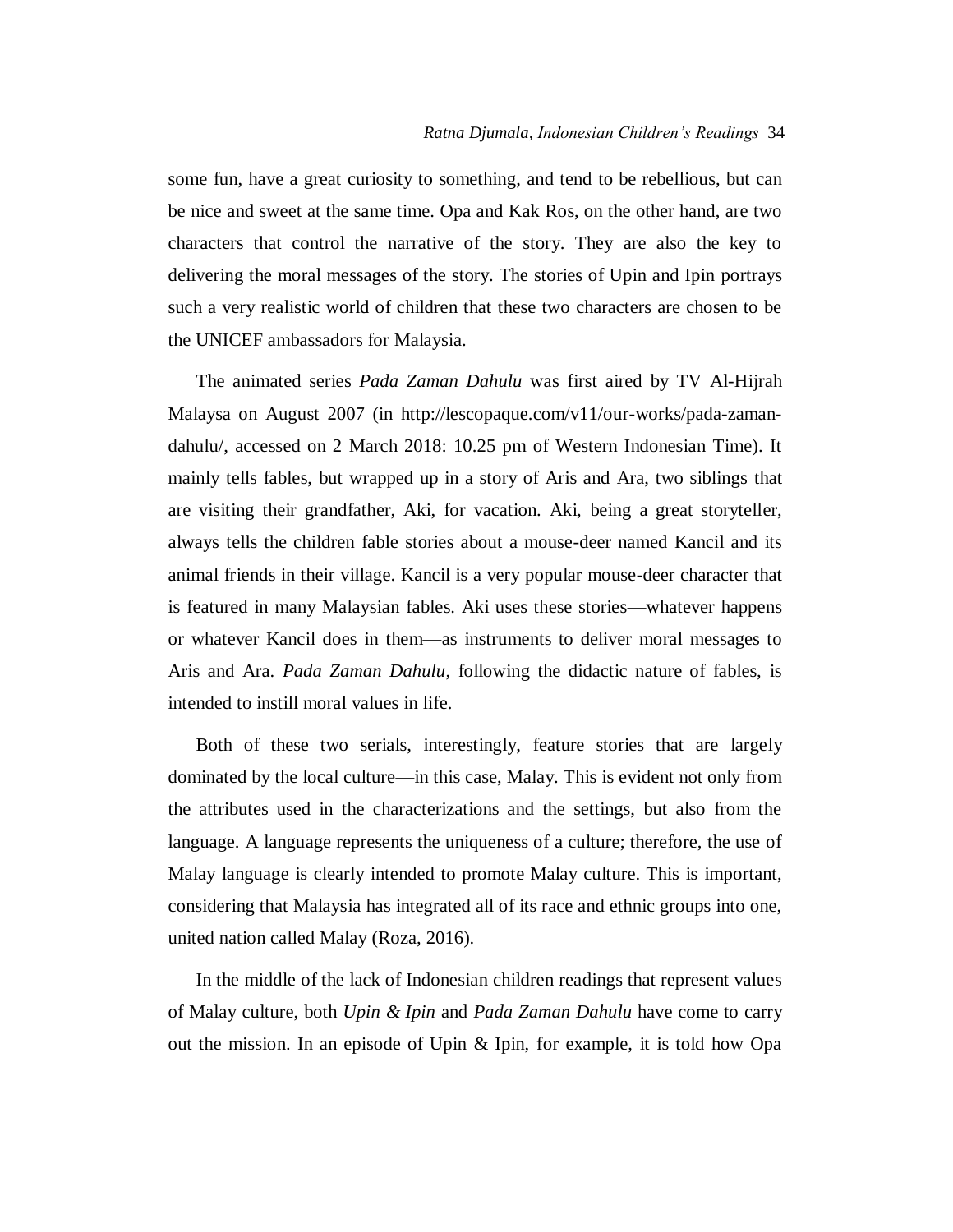enjoys chewing betel and even has a traditional betel container. From this story, Indonesian children, especially those who live in urban areas and are not familiar with this habit, can learn about it. Malay language is one of the most dominant aspects of Malay culture featured in these two series. The distinctive Malay dialect, definitely, has come as something unique for the multiethnic Indonesian children. The use of proverbs is another interesting point that enriches the stories delivery. This method of delivery is rarely found in Indonesia-made children's stories.

In *Pada Zaman Dahulu* episode "Belalang dan Semut", it is told about a Grasshopper that was too lazy to collect food in preparation for the dry season. The grasshopper lived in a fertile tropical forest, but never really tried to provide for himself. He preferred to play music and sing instead. One day, an ant tried to advise him to collect food as soon as possible as the rain season would end soon, but he refused to listen. When the dry season came, the grasshopper did run out of food. He was starving, because the forest had gone dry and there was nothing left to eat.

He soon realized that the ant was right. In the end, the kind ant helped him. The story is then ended with a popular proverb, "Berakit-rakit ke hulu, berenangrenang ke tepian; bersakit-sakit dahulu, bersenang-senang kemudian" (no pain no gain).

Similar story about a grasshopper and an ant can also be in Indonesia. The story, titled Hoppy Si Merdu Pemalas (2014), was written by Yovita Siswati and published by Tiga Serangkai. However, unlike the Malay version that features a tropical environment, the Indonesian version features snowy winter as the setting instead. It is told that Hoppy the grasshopper does not want to collect food for winter. Besides, the moral messages are not delivered through a proverb, although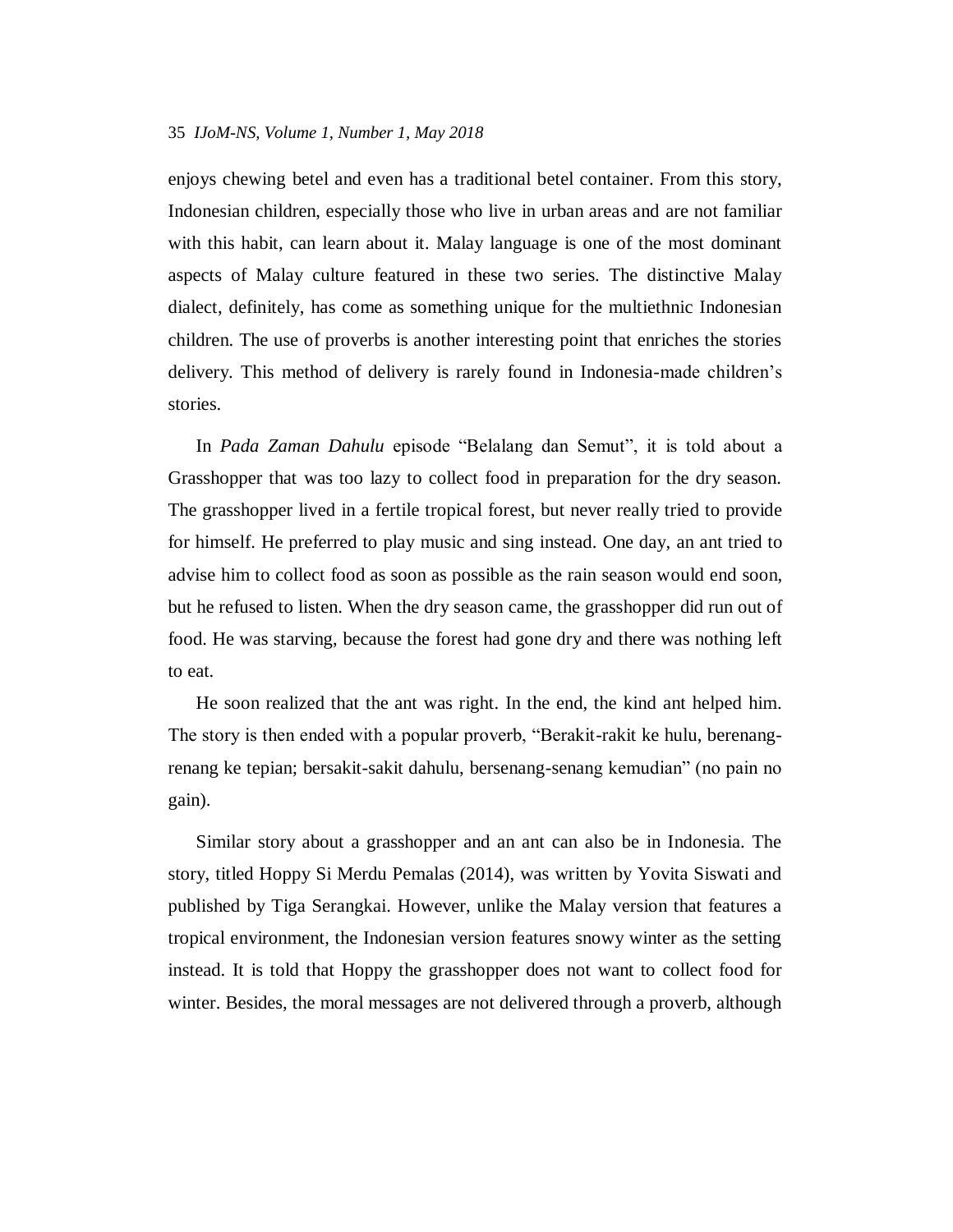proverbs such as ones used in *Pada Zaman Dahulu* are undoubtedly one of our uniqueness as part of Malay community.

―Tali Pinggang Hikmat‖ is another story from *Pada Zaman Dahulu* that can be found in Indonesian children's literature. In Indonesia, it is called "Sabuk Keramat" and featured in *Petualangan Si Kancil* (2013). The story is about how Kancil successfully escaped danger by tricking a tiger using a snake. The Malay version from *Pada Zaman Dahulu* series, however, is made more interesting and lively with animation, melancholic voice in Malay language, and addition of proverbs to conclude the moral of the story.

From the elaboration, it is clear that both *Upin & Ipin* and *Pada Zaman Dahulu* have made a great contribution to introducing cultural values to Indonesian children. Indonesian children acquire and improve their knowledge through the new words they learn from these shows. They can also learn about proverbs and manners in using language.

Moreover, the realistic portrayal of the world of children through the youngage characters from the shows—namely Upin, Ipin, Aris, and Ara—somehow represents the life of Indonesian children. It is ironic, then, that with all of its cultural diversity and multiethnicity, authors and creative professionals in Indonesia are not too motivated to promote the uniqueness of their cultures through their works.

## **CONCLUSION**

Children need high-quality readings that can help them develop strong characters as the next generation of the country. For this purpose, children should be introduced to their roots and cultures. By knowing their identity and their culture of origin, they are expected to eventually help build the nation and the country.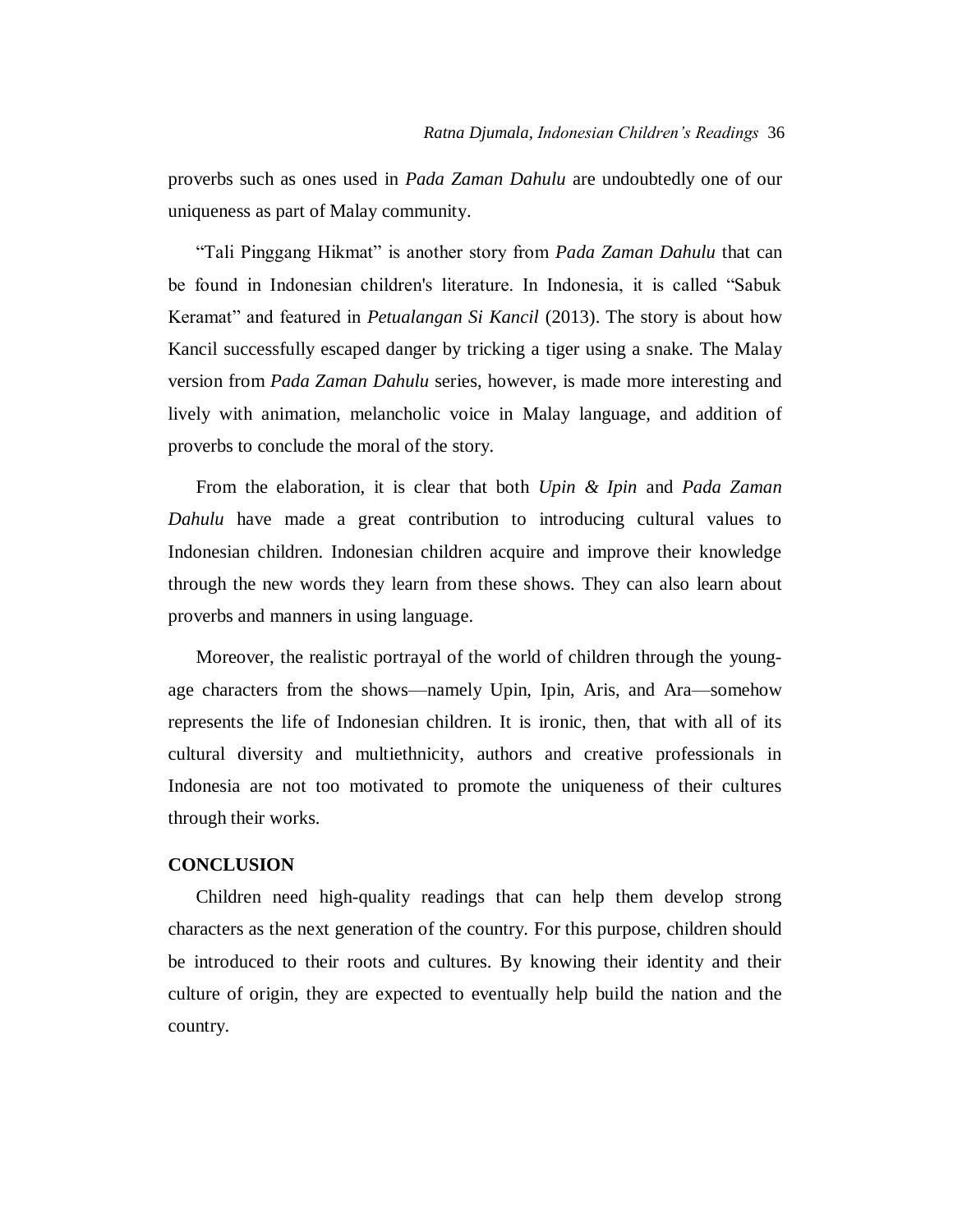Readings are not limited only to printed books, but also include shows and spectacles. Referring to this definition, the animated series *Upin & Ipin* and *Pada Zaman Dahulu* are also considered as Indonesian children's readings. These two shows are produced in Malaysia, but have gained a tremendous popularity in Indonesia since they were aired in Indonesia. Indonesian children especially love them because the shows represent their life as children. *Upin & Ipin* and *Pada Zaman Dahulu* also introduce the values of Malay culture in each of their episodes, as reflected from the portrayal of the characters, settings, and styles of language that make use of proverbs (sayings). Unfortunately, there are not many readings (including shows and spectacles) found in Indonesia that promote the cultural values of a certain ethnic group. Therefore, it is reasonable to say that Les Copaque has made a successful effort in integrating the values of Malay culture into stories that portray children's life full of fun and play.

Finally, combined efforts are certainly required from all relevant parties in order to produce children's readings that can promote local culture in a modern and enjoyable way, such as *Upin & Ipin* and *Pada Zaman Dahulu*. These efforts, as an attempt of cultural revitalization, should involve not only creative professionals, but also the government, educational institutions, and the public.

# **ACKNOWLEDGMENT**

This paper has been presented at THE 2016 INTERNATIONAL SEMINAR ON ARCHEOLOGY, HISTORY, LANGUAGE, AND CULTURE IN THE MALAY WORLD (ASBAM) at Hotel Condotel Makassar, 26—27 July 2016. Many thanks are due to the event organizer, the Faculty of Cultural Sciences of Universitas Hasanuddin Makassar and the Institute of the Malay World and Civilization of Universiti Kebangsaan Malaysia that have facilitated the publication of this paper in the INTERNATIONAL JOURNAL OF MALAY-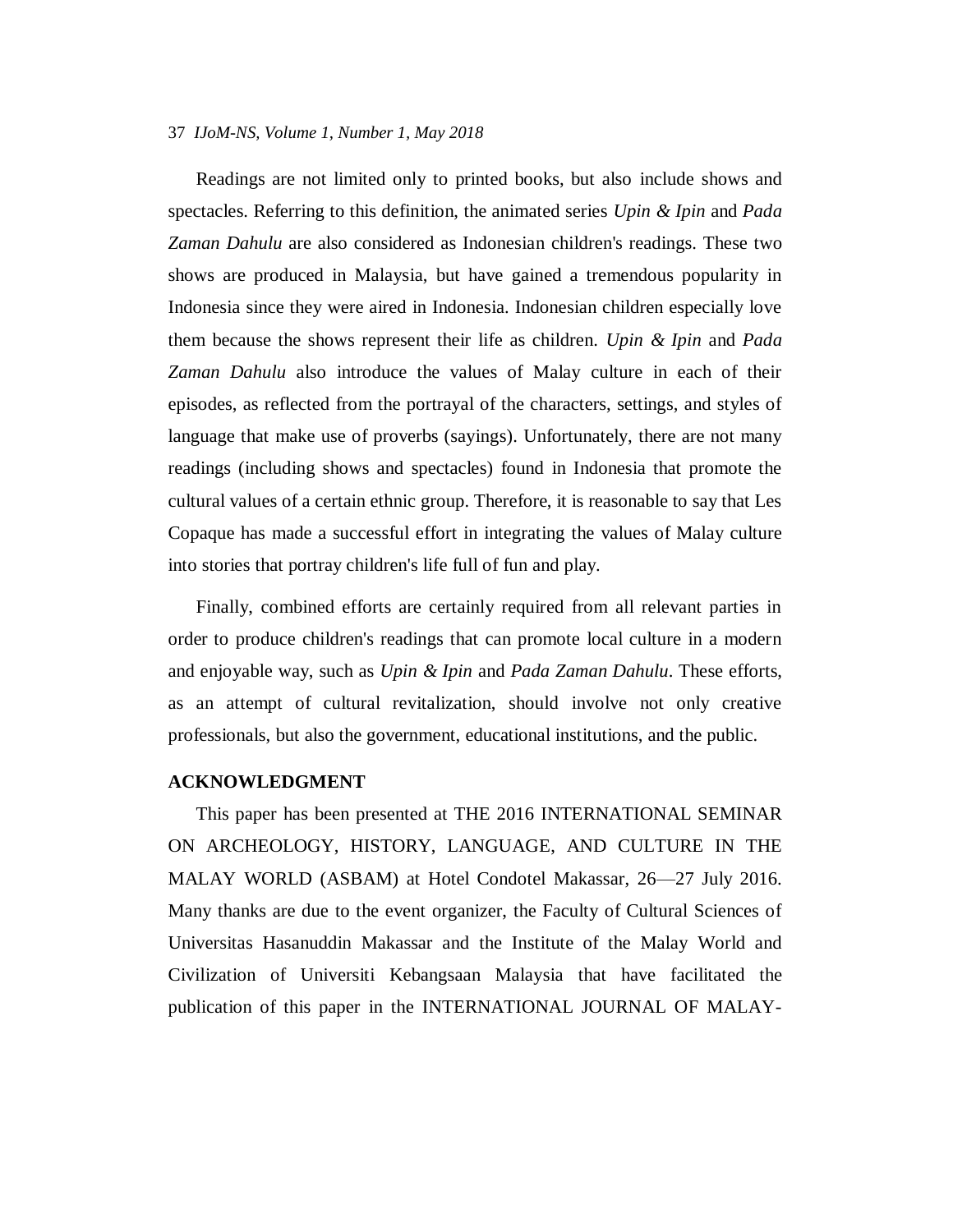NUSANTARA STUDIES. For that purpose, a small portion of this paper has been updated.

## **LIST OF REFERENCES**

Abqari, Iwok. 2014. *Serial Sepatu Dahlan: Gembala Riang*. Jakarta: Noura Books.

\_\_\_\_\_\_\_\_\_\_\_. 2014. *Serial Sepatu Dahlan: Mencuri Tebu*. Jakarta: Noura Books.

\_\_\_\_\_\_\_\_\_\_\_. 2014. *Serial Sepatu Dahlan: Sepatu Dahlan*. Jakarta: Noura Books.

Aditya, Bayu. 2013. *Petualangan Si Kancil*. Yogyakarta: Setia Pustaka.

- Koster, G.L. 2011. (Trans. Azhar, Al and Rohana, Sita). *Mengembara di Taman-Taman yang Menggoda: Pembacaan Naratif Melayu*. Pusat Penelitian Kebudayaan dan Kemasyarakatan Universitas Riau and KITLV Jakarta.
- Rahayu, Lisdy. 2016. *Kumpulan Cerita Rakyat Nusantara Terpopuler*. Bandung: Ruang Kata.
- Roza, Ellya. 2016. *Sejarah Tamadun Melayu*. Yogyakarta: Aswaja Pressindo.
- Sarumpaet. Riris K. 1976. *Bacaan Anak-Anak: Suatu Penyelidikan Pendahuluan ke dalam Hakekat, Sifat, dan Corak Bacaan Anak Serta Minat Anak pada Bacaannya*. Jakarta: Pustaka Jaya.

\_\_\_\_\_\_\_\_\_\_\_\_\_\_\_\_\_\_\_\_ . 2010. *Pedoman Penelitian Sastra Anak*: Jakarta: Yayasan Pustaka Obor.

- Sarumpaet, Riris K. Toha. (ed). 2016. *Krisis Budaya? Oasis Guru Besar Fakultas Ilmu Pengetahuan Budaya UI*. Jakarta: Yayasan Pustaka Obor Indonesia.
- Siswati, Yovita. 2014. *Hoppy Si Merdu Pemalas*. Solo: Tiga Serangkai.
- Sutherland, Zena. 1997. *Children and Books*. 9th editions. New York: Addison Wesley Longman, Inc.
- Tim Cabe Rawit. (Ed). 2013. *Koleksi Terbaik 100 Plus Dongeng Rakyat Nusantara.* Yogyakarta: Cabe Rawit.
- http://litara.or.id/our-books/bianglala-nusantara/, accessed on 15 June 2016: 11.00 am of Western Indonesian Time.